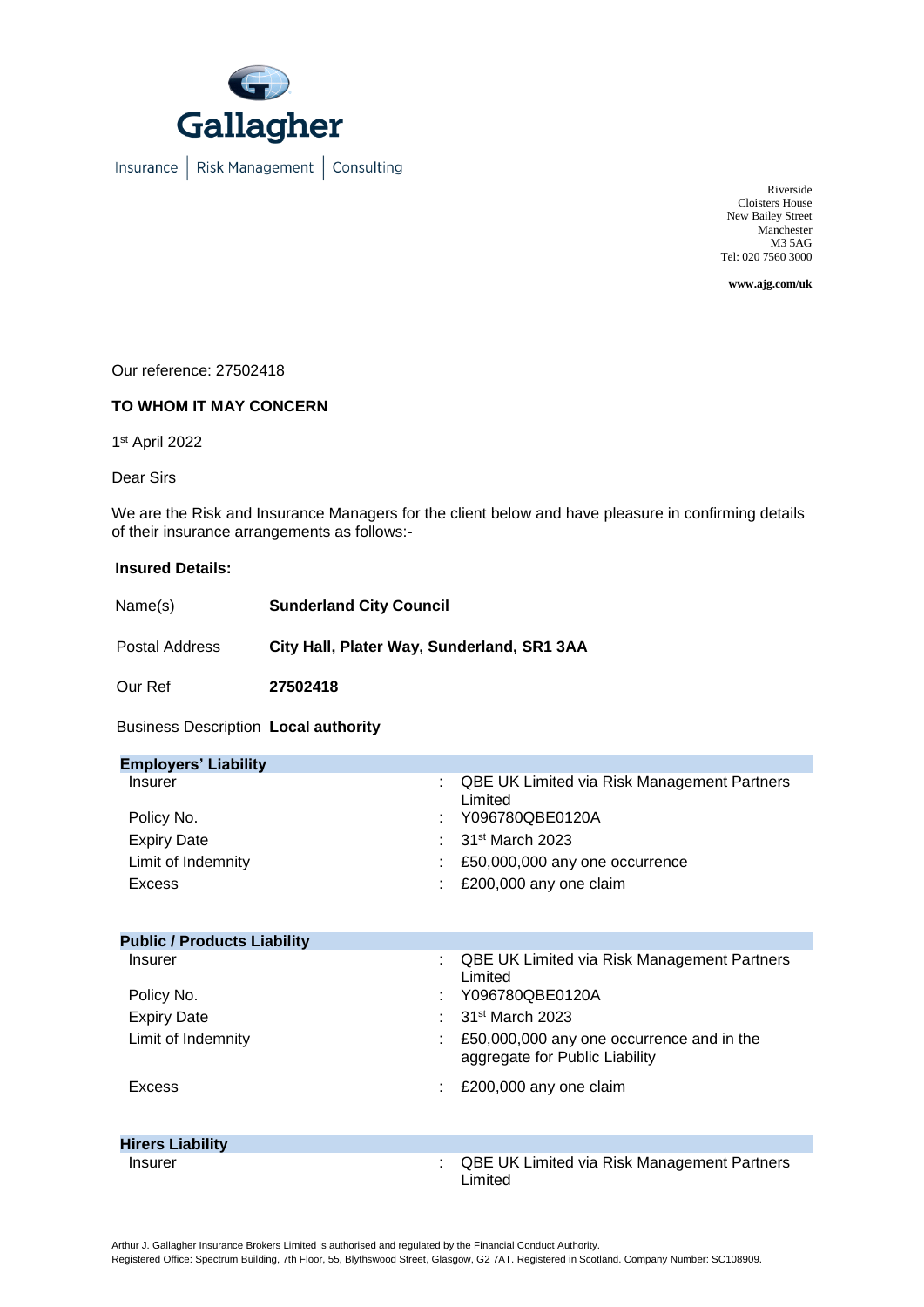| Policy No.         | : Y096780QBE0120A                        |
|--------------------|------------------------------------------|
| Expiry Date        | $\therefore$ 31 <sup>st</sup> March 2023 |
| Limit of Indemnity | $\pm 25,000,000$ any one claim           |
| Excess             | $\therefore$ £100 any one claim          |

| <b>Professional Indemnity</b> |                                                               |
|-------------------------------|---------------------------------------------------------------|
| Insurer                       | <b>QBE UK Limited via Risk Management Partners</b><br>Limited |
| Policy No.                    | 037803/01/2020/0015                                           |
| <b>Expiry Date</b>            | $\div$ 31 <sup>st</sup> March 2023                            |
| Limit of Indemnity            | £10,000,000 any one claim and in the aggregate                |
| Excess                        | £200,000 each and every claim                                 |

| <b>Officials Indemnity</b> |                                                          |
|----------------------------|----------------------------------------------------------|
| Insurer                    | : QBE UK Limited via Risk Management Partners<br>Limited |
| Policy No.                 | : 037499/01/2020/0017                                    |
| <b>Expiry Date</b>         | $\therefore$ 31 <sup>st</sup> March 2023                 |
| Limit of Indemnity         | $\pm$ £10,000,000 any one claim and in the aggregate     |
| Excess                     | $\pm 200,000$ each and every claim                       |

| Directors & Officers - Together for Children Ltd |  |                                          |  |  |  |
|--------------------------------------------------|--|------------------------------------------|--|--|--|
| Insurer                                          |  | <b>Nexus Underwriting</b>                |  |  |  |
| Policy No.                                       |  | E49210DOA200                             |  |  |  |
| <b>Expiry Date</b>                               |  | $\therefore$ 31 <sup>st</sup> March 2023 |  |  |  |
| Limit of Indemnity                               |  | $\pm 5,000,000$ in the aggregate         |  |  |  |
| Excess                                           |  | £NIL each and every claim                |  |  |  |

Cover is subject to the full terms, conditions and exclusions of the policy.

This document is issued to you as a matter of information only and the issuance of this document does not: -

- i) create any contractual relationship between Arthur J. Gallagher Insurance Brokers Limited and the recipient
- ii) make the person or organisation to whom it has been issued an additional assured, nor does it modify in any manner the contract of Insurance between the Assured and the Underwriters.

Any amendments, change or extension of such contract can only be effected by specific endorsement attached thereto with the consent of the Assured and the Underwriters.

We accept no responsibility whatsoever for any inadvertent or negligent act, error or omission on our part in preparing this information or for any loss, damage, expense hereby occasioned to the recipient of this letter

Should the insurance cover be cancelled assigned or changed in any way during the period of insurance neither we nor insurers accept any obligation to notify any recipient.